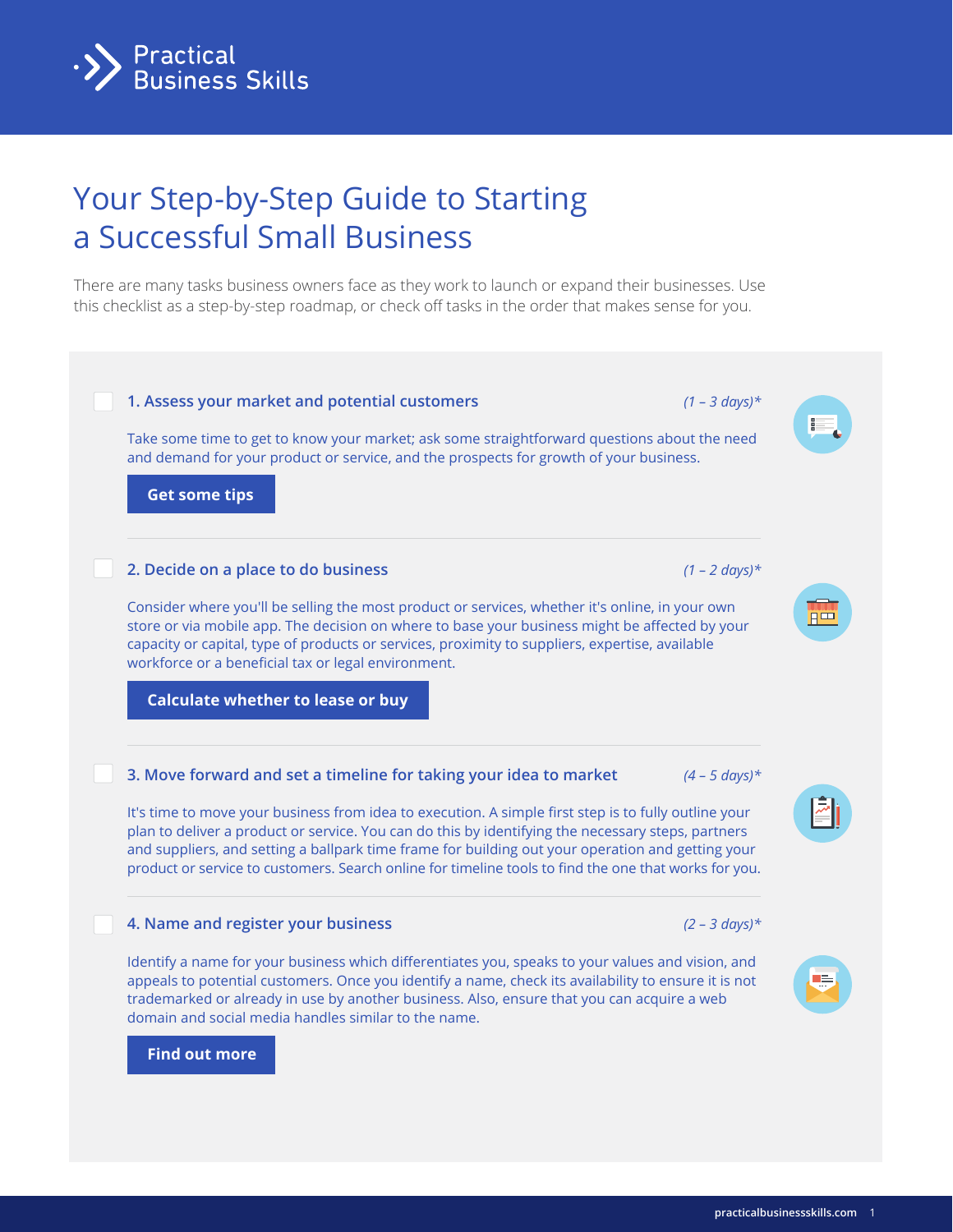## **5. Choose a legal structure** *(3 – 7 days)\**

Ask yourself some important questions about how much liability you're comfortable taking on, how much control you'd like to maintain over your business as it grows, and whether you'll rely on financial, logistical or expert partners. This will help you decide which legal structure is right for your business: sole proprietorship, partnership, LLC or corporation. Now that you have determined your preferred structure, consider consulting with an expert on the legal and tax implications, and whether this is the best choice for you.

## **[Explore options](http://practicalbusinessskills.com/getting-started/creating-a-business#structure)**

# **6. Write a business plan** *(1 – 2 days)\**

A thoughtful, well researched, realistic and strategic business plan will help guide the organization, attract investors, win partners and more. Be sure to include an executive summary, business description, marketing plan and financial projections.

 **[Get the template](https://www.practicalbusinessskills.com/assets/templates/en/business-plan.pdf)**

#### **7. Find startup capital** *(14 – 31 days)\**

Decide what combination of friends and family, loans, angel investors, crowdsourcing and self-funding is right for you and your business. Create an initial budget using the **[Budget](http://practicalbusinessskills.com/assets/templates/en/budget-worksheet-template.pdf)  [Worksheet](http://practicalbusinessskills.com/assets/templates/en/budget-worksheet-template.pdf)**, consider interest rates and weigh the pros and cons of relying on outside investment or other options.

 **[Calculate your costs](http://practicalbusinessskills.com/resources/calculators/starting-costs)**

#### **8. Consider opening a business account at a bank or credit union** *(1 – 2 days)\**

Take some time to consider your choice. What services will you need from a financial institution? Some questions to consider include: Does your financial institution offer SBA loans? What does their fee structure look like? What is their reputation? Do you plan to do most of your business locally?

 **[Find out more](http://practicalbusinessskills.com/managing-a-business/financial-management/banking-services)**

## **9. Refine your sales and marketing approach** *(4 – 7 days)\**

You should have laid the foundation for your sales and marketing approach in your business plan. Now is the time to build on it. Decide which advertising and marketing channels will best enable you to spread the word about your product and its benefits. Marketing helps you build your reputation; advertising will help drive sales. Social media is a great resource to connect directly with partners and customers, and to communicate your mission and values in a less commercial setting.

# **[Find out more](http://practicalbusinessskills.com/managing-a-business/promoting-a-business/marketing-and-advertising)**







 $\widehat{\mathbb{H}}$